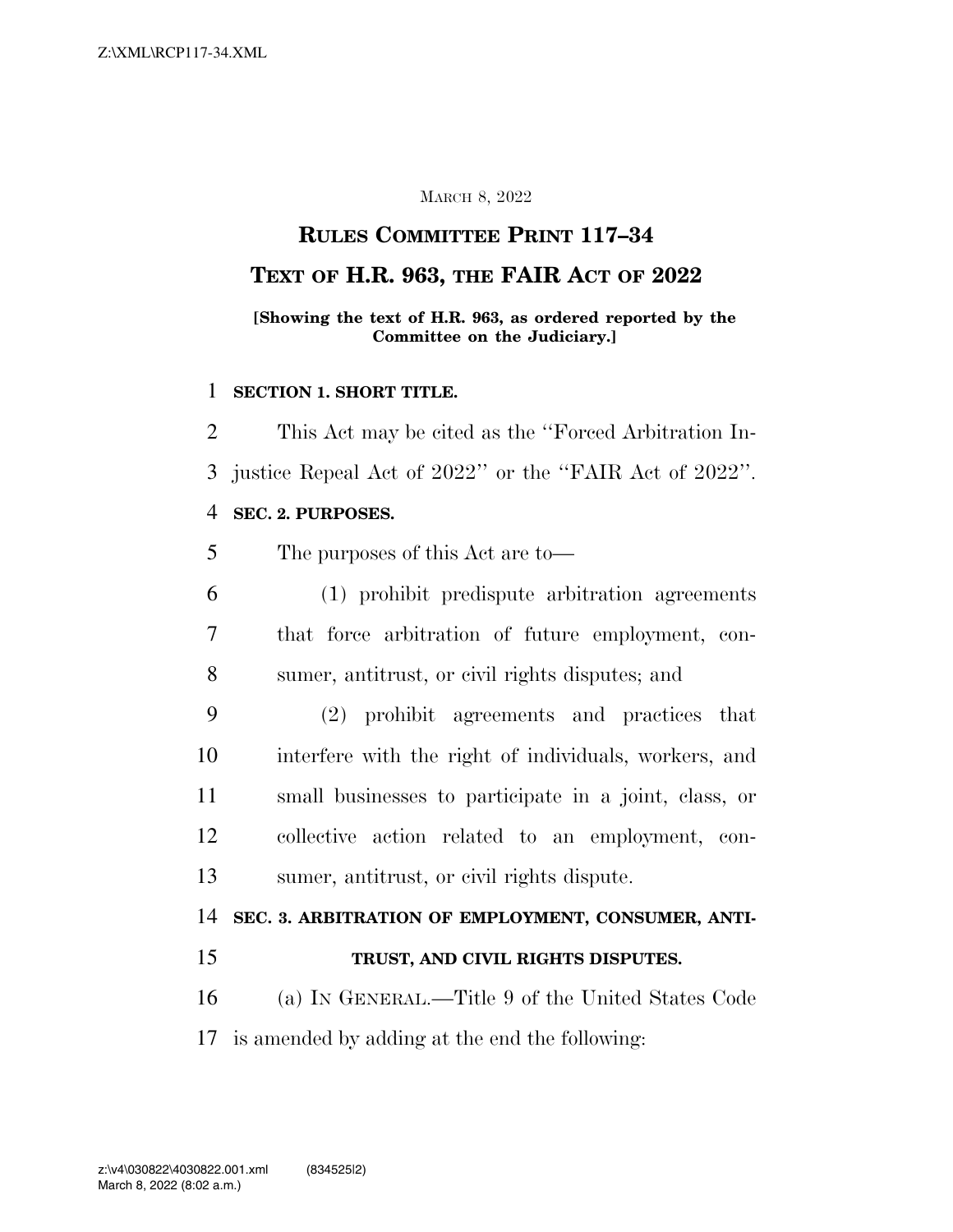## **''CHAPTER 5—ARBITRATION OF EMPLOY- MENT, CONSUMER, ANTITRUST, AND CIVIL RIGHTS DISPUTES**

''Sec.

''501. Definitions.

''502. No validity or enforceability.

## **''§ 501. Definitions**

| 5  | "In this chapter—                                     |
|----|-------------------------------------------------------|
| 6  | $\cdot$ (1) the term 'antitrust dispute' means a dis- |
| 7  | $pute$ —                                              |
| 8  | $\lq\lq$ arising from an alleged violation of         |
| 9  | the antitrust laws (as defined in subsection (a)      |
| 10 | of the first section of the Clayton Act) or State     |
| 11 | antitrust laws; and                                   |
| 12 | $\lq\lq$ . In which the plaintiffs seek certifi-      |
| 13 | cation as a class under rule 23 of the Federal        |
| 14 | Rules of Civil Procedure or a comparable rule         |
| 15 | or provision of State law;                            |
| 16 | $\lq(2)$ the term 'civil rights dispute' means a dis- |
| 17 | pute-                                                 |
| 18 | "(A) arising from an alleged violation of-            |
| 19 | "(i) the Constitution of the United                   |
| 20 | States or the constitution of a State;                |
| 21 | "(ii) any Federal, State, or local law                |
| 22 | that prohibits discrimination on the basis            |
| 23 | of race, sex, age, gender identity, sexual            |
| 24 | orientation, disability, religion, national or-       |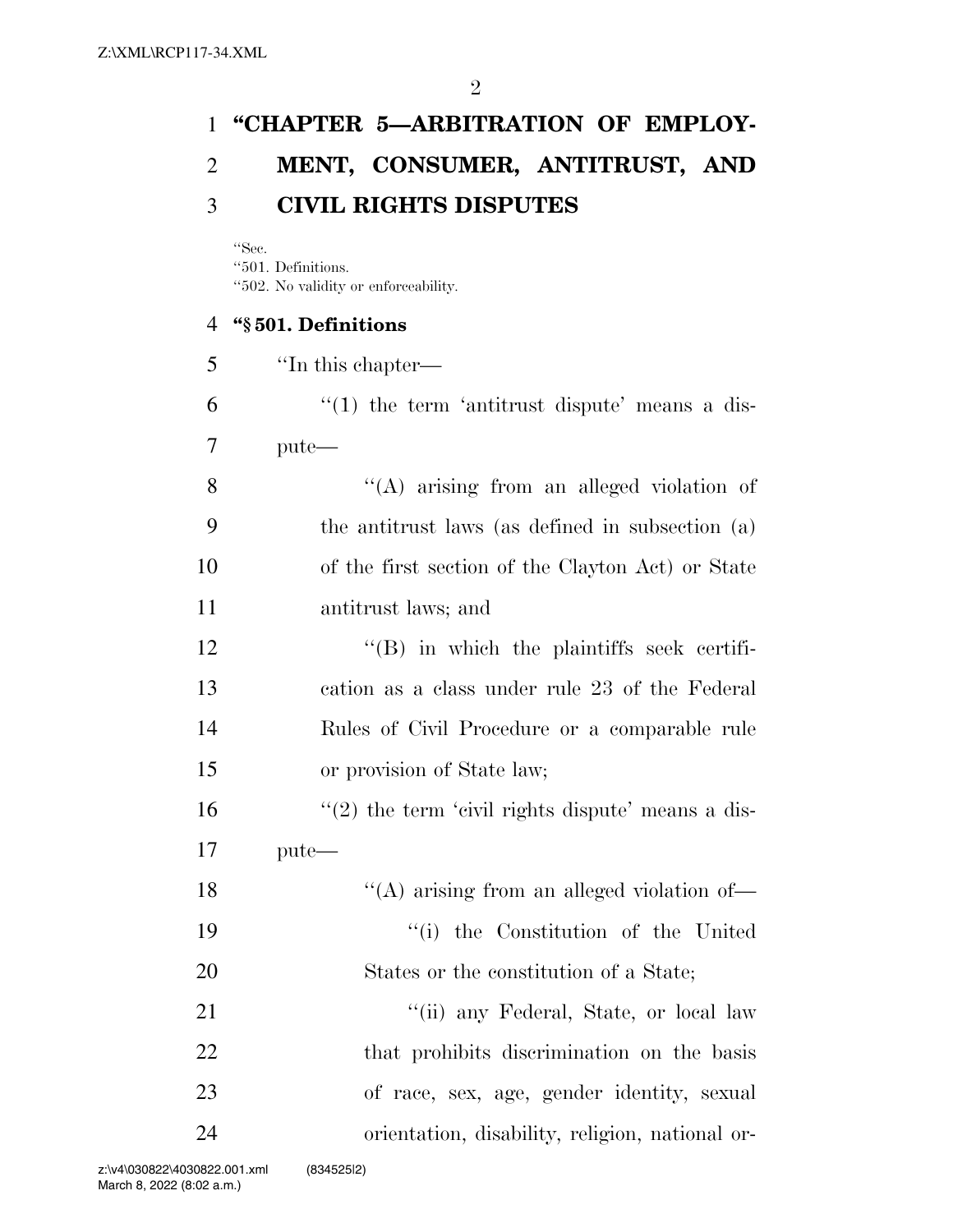Z:\XML\RCP117-34.XML

| $\mathbf{1}$   | igin, or any legally protected status in edu-             |
|----------------|-----------------------------------------------------------|
| $\overline{2}$ | cation, employment, credit, housing, public               |
| 3              | accommodations and facilities, voting, vet-               |
| $\overline{4}$ | erans or servicemembers, health care, or a                |
| 5              | program funded or conducted by the Fed-                   |
| 6              | eral Government or State government, in-                  |
| 7              | cluding any law referred to or described in               |
| 8              | section $62(e)$ of the Internal Revenue Code              |
| 9              | of 1986, including parts of such law not                  |
| 10             | explicitly referenced in such section but                 |
| 11             | that relate to protecting individuals on any              |
| 12             | such basis; and                                           |
| 13             | $\lq\lq (B)$ in which at least one party alleging a       |
| 14             | violation described in subparagraph (A) is one            |
| 15             | or more individuals (or their authorized rep-             |
| 16             | resentative), including one or more individuals           |
| 17             | seeking certification as a class under rule 23 of         |
| 18             | the Federal Rules of Civil Procedure or a com-            |
| 19             | parable rule or provision of State law;                   |
| 20             | $\cdot\cdot$ (3) the term 'consumer dispute' means a dis- |
| 21             | pute between—                                             |
| 22             | "(A) one or more individuals who seek or                  |
| 23             | acquire real or personal property, services (in-          |
| 24             | cluding services related to digital technology),          |
| 25             | securities or other investments, money, or credit         |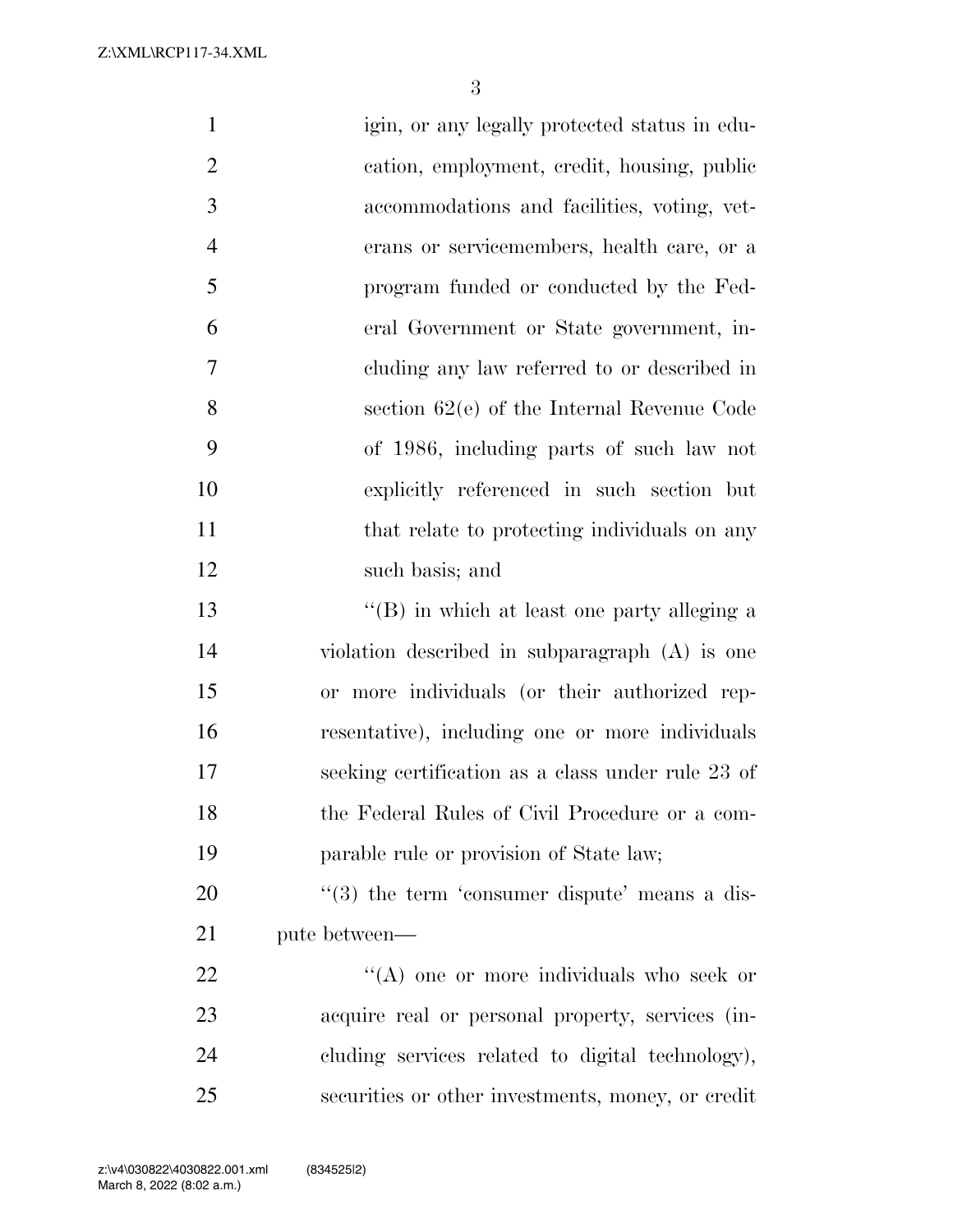| $\mathbf{1}$   | for personal, family, or household purposes in-          |
|----------------|----------------------------------------------------------|
| $\overline{2}$ | cluding an individual or individuals who seek            |
| 3              | certification as a class under rule 23 of the            |
| $\overline{4}$ | Federal Rules of Civil Procedure or a com-               |
| 5              | parable rule or provision of State law; and              |
| 6              | $\lq\lq (B)(i)$ the seller or provider of such prop-     |
| 7              | erty, services, securities or other investments,         |
| 8              | money, or credit; or                                     |
| 9              | "(ii) a third party involved in the selling,             |
| 10             | providing of, payment for, receipt or use of in-         |
| 11             | formation about, or other relationship to any            |
| 12             | such property, services, securities or other in-         |
| 13             | vestments, money, or credit;                             |
| 14             | $\cdot$ (4) the term 'employment dispute' means a        |
| 15             | dispute between one or more individuals (or their        |
| 16             | authorized representative) and a person arising out      |
| 17             | of or related to the work relationship or prospective    |
| 18             | work relationship between them, including a dispute      |
| 19             | regarding the terms of or payment for, advertising       |
| 20             | of, recruiting for, referring of, arranging for, or dis- |
| 21             | cipline or discharge in connection with, such work,      |
| 22             | regardless of whether the individual is or would be      |
| 23             | classified as an employee or an independent con-         |
| 24             | tractor with respect to such work, and including a       |
| 25             | dispute arising under any law referred to or de-         |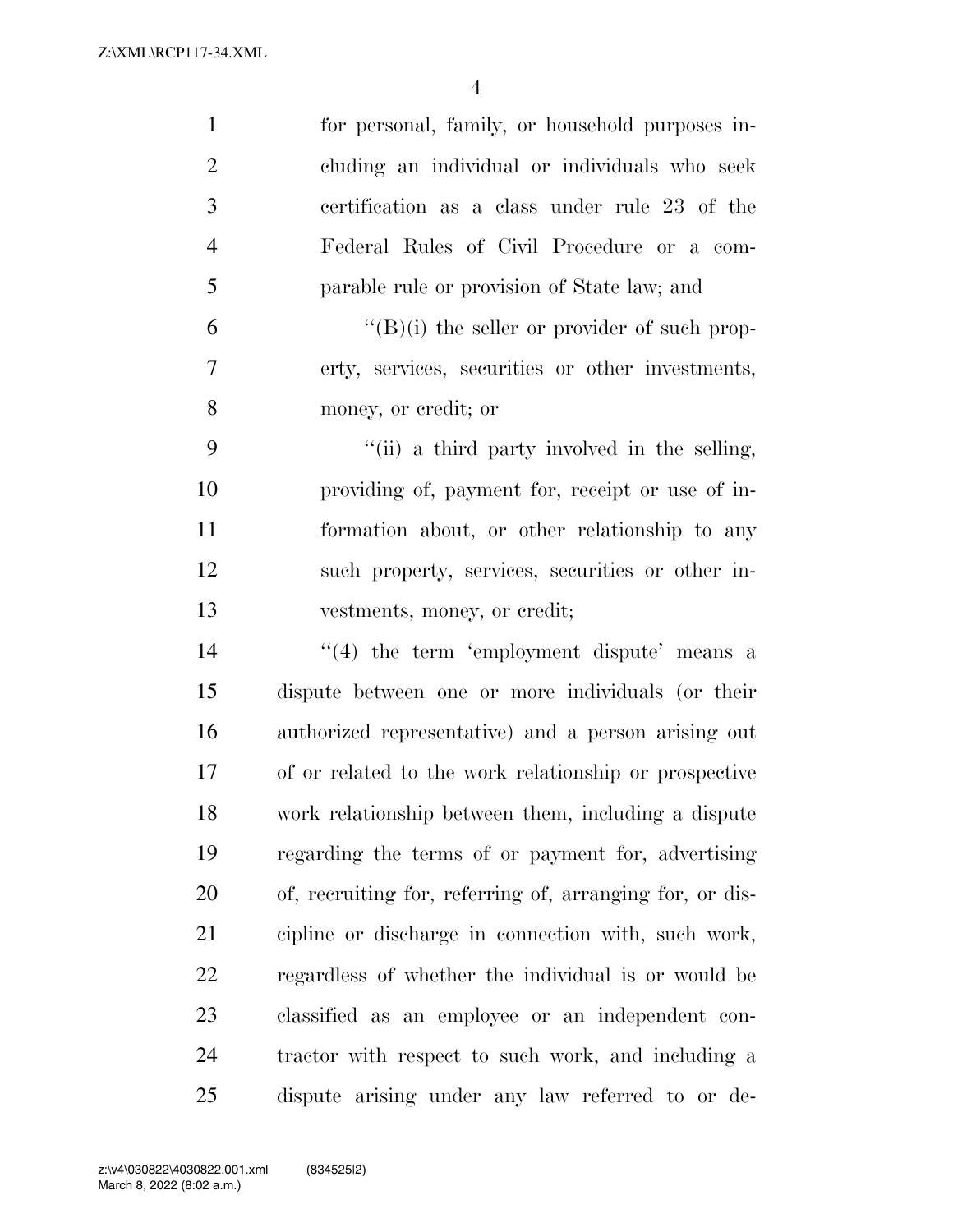Z:\XML\RCP117-34.XML

 scribed in section 62(e) of the Internal Revenue Code of 1986, including parts of such law not explic- itly referenced in such section but that relate to pro- tecting individuals on any such basis, and including a dispute in which an individual or individuals seek certification as a class under rule 23 of the Federal Rules of Civil Procedure or as a collective action under section 16(b) of the Fair Labor Standards Act, or a comparable rule or provision of State law;

  $\frac{4}{5}$  the term 'predispute arbitration agree- ment' means an agreement to arbitrate a dispute that has not yet arisen at the time of the making of the agreement; and

 $\frac{1}{6}$  the term 'predispute joint-action waiver' means an agreement, whether or not part of a predispute arbitration agreement, that would pro- hibit, or waive the right of, one of the parties to the agreement to participate in a joint, class, or collec- tive action in a judicial, arbitral, administrative, or other forum, concerning a dispute that has not yet arisen at the time of the making of the agreement. **''§ 502. No validity or enforceability** 

23 "(a) In GENERAL.—Notwithstanding any other pro- vision of this title, no predispute arbitration agreement or predispute joint-action waiver shall be valid or enforceable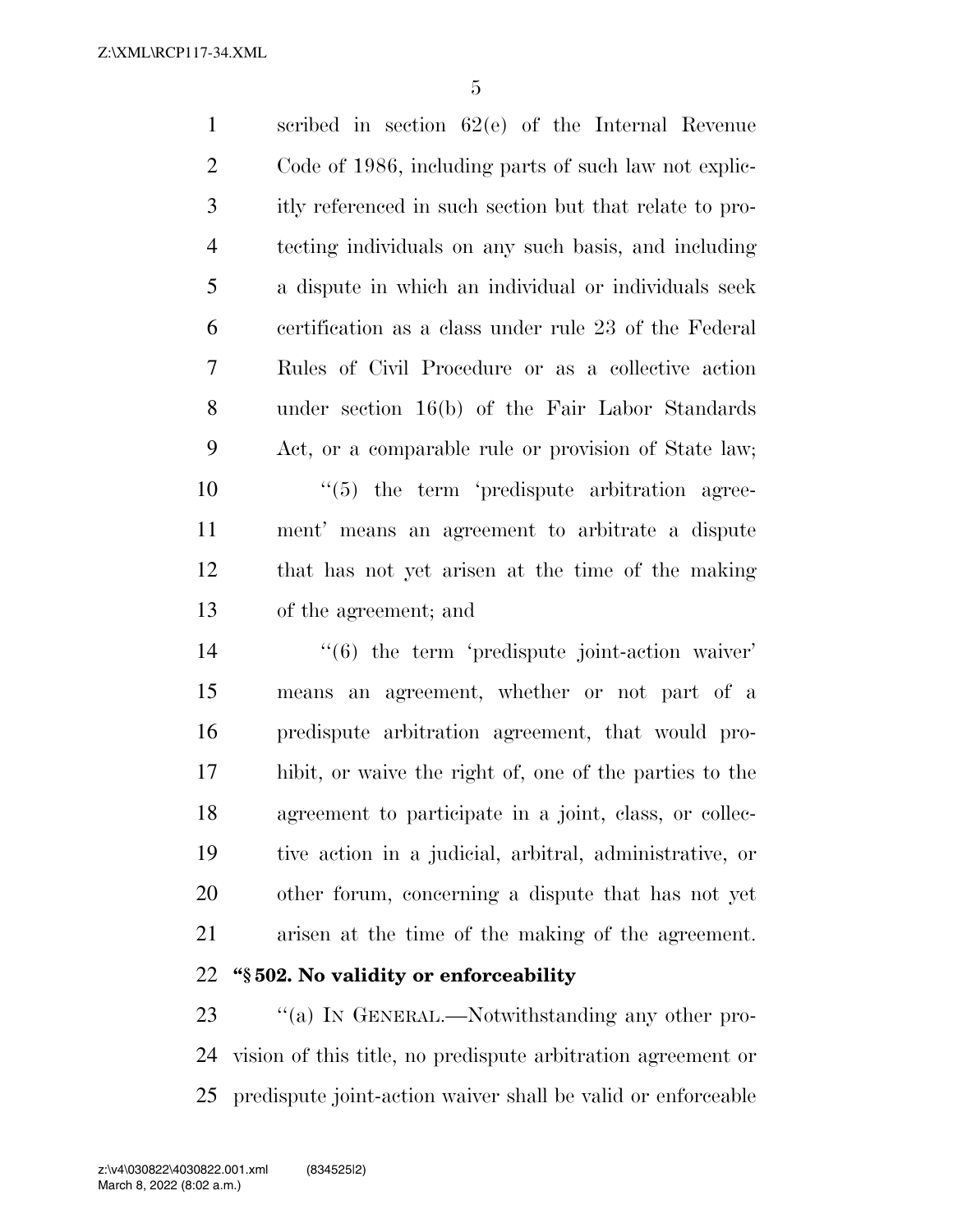with respect to an employment dispute, consumer dispute, antitrust dispute, or civil rights dispute.

''(b) APPLICABILITY.—

 $\frac{4}{1}$  In GENERAL.—An issue as to whether this chapter applies with respect to a dispute shall be de- termined under Federal law. The applicability of this chapter to an agreement to arbitrate and the validity and enforceability of an agreement to which this chapter applies shall be determined by a court, rath- er than an arbitrator, irrespective of whether the party resisting arbitration challenges the arbitration agreement specifically or in conjunction with other terms of the contract containing such agreement, and irrespective of whether the agreement purports to delegate such determinations to an arbitrator.

16 "(2) COLLECTIVE BARGAINING AGREEMENTS.— Nothing in this chapter shall apply to any arbitra- tion provision in a contract between an employer and a labor organization or between labor organizations, except that no such arbitration provision shall have the effect of waiving the right of a worker to seek judicial enforcement of a right arising under a provi- sion of the Constitution of the United States, a State constitution, or a Federal or State statute, or public policy arising therefrom.''.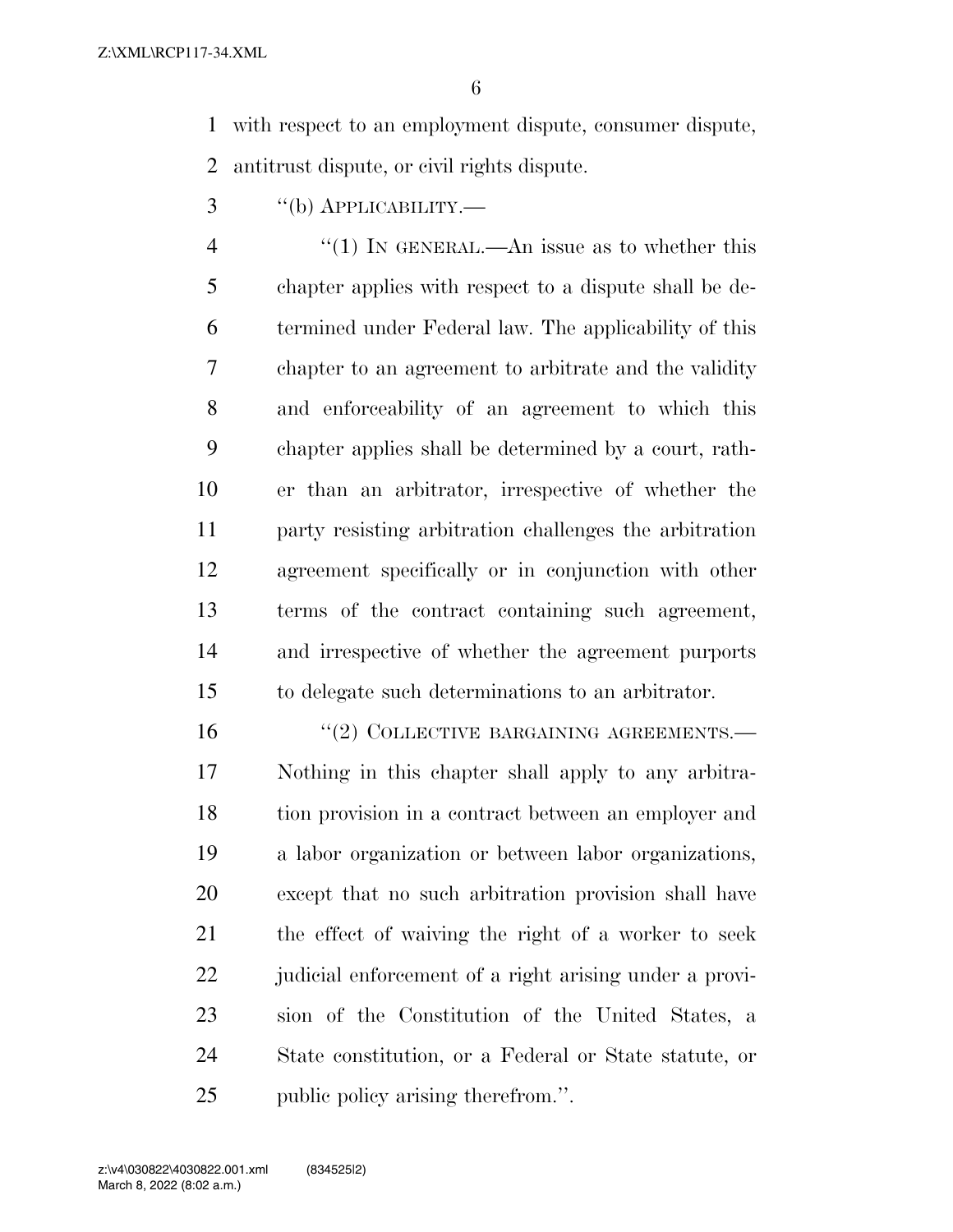| $\mathbf{1}$   | (b) TECHNICAL AND CONFORMING AMENDMENTS.-                                        |
|----------------|----------------------------------------------------------------------------------|
| $\overline{2}$ | (1) IN GENERAL.—Title 9 of the United States                                     |
| 3              | Code is amended—                                                                 |
| $\overline{4}$ | $(A)$ in section 1 by striking "of seamen,"                                      |
| 5              | and all that follows through "interstate com-                                    |
| 6              | merce" and inserting in its place "of individ-                                   |
| 7              | uals, regardless of whether such individuals are                                 |
| 8              | designated as employees or independent con-                                      |
| 9              | tractors for other purposes";                                                    |
| 10             | (B) in section 2 by striking "chapter $4$ "                                      |
| 11             | and inserting "chapter 4 or 5";                                                  |
| 12             | $(C)$ in section 208 by striking "chapter 4"                                     |
| 13             | and inserting "chapter 4 or 5"; and                                              |
| 14             | (D) in section 307 by striking "chapter $4$ "                                    |
| 15             | and inserting "chapter 4 or 5".                                                  |
| 16             | (2) TABLE OF CHAPTERS.—The table of chap-                                        |
| 17             | ters of title 9 of the United States Code is amended                             |
| 18             | by adding at the end the following:                                              |
|                | "5. Arbitration of Employment, Consumer, Antitrust, and Civil Rights<br>$501$ ". |
| 19             | SEC. 4. EFFECTIVE DATE.                                                          |
| 20             | This Act, and the amendments made by this Act,                                   |
| 21             | shall take effect on the date of enactment of this Act and                       |
| 22             | shall apply with respect to any dispute or claim that arises                     |
| 23             | or accrues on or after such date.                                                |